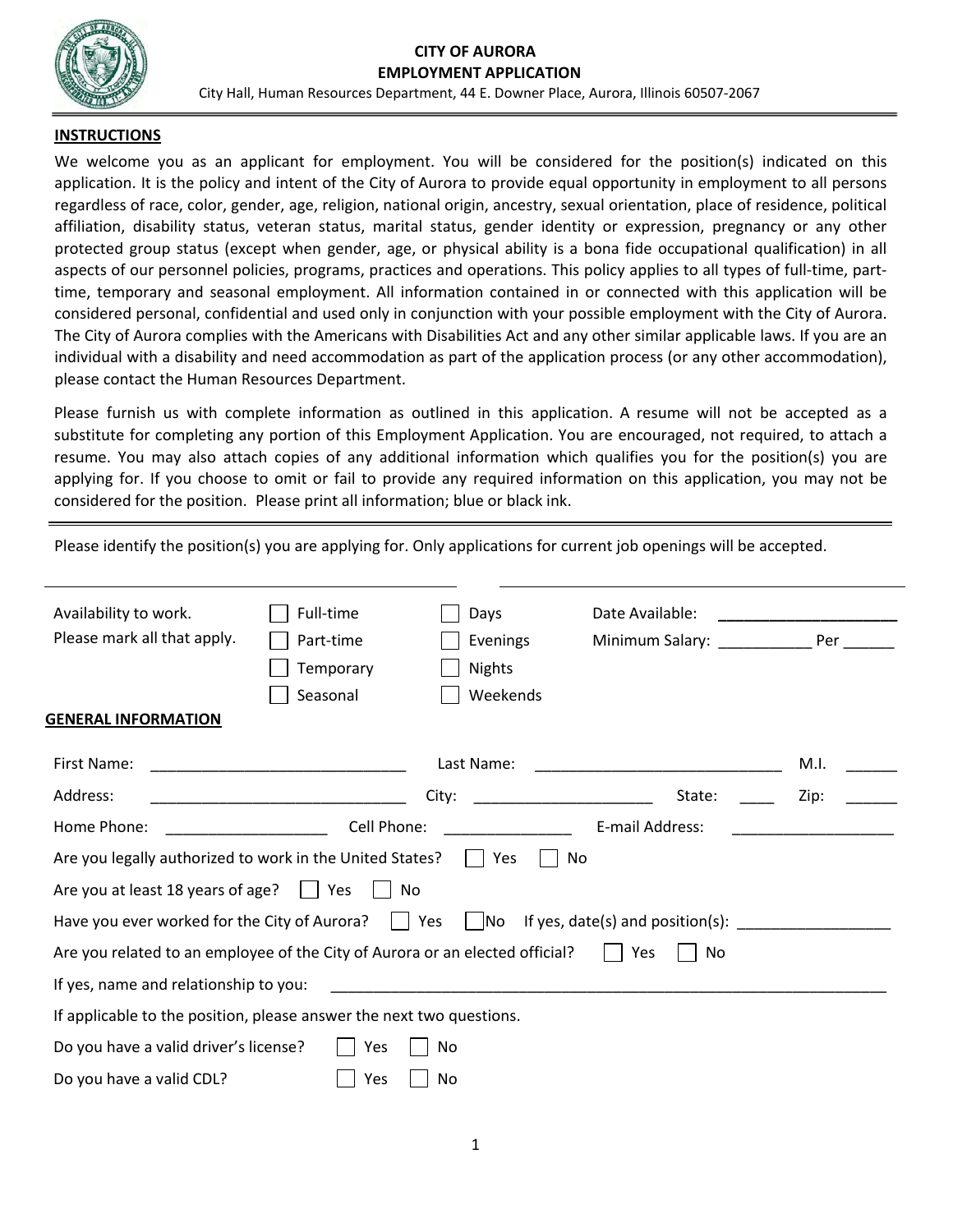

## **CITY OF AURORA EMPLOYMENT APPLICATION**

City Hall, Human Resources Department, 44 E. Downer Place, Aurora, Illinois 60507-2067

|                                              | How were you referred to the City of Aurora? $\Box$ City Site $\Box$ Newspaper $\Box$ Walk-In $\Box$ Internet $\Box$ Other $\Box$ |
|----------------------------------------------|-----------------------------------------------------------------------------------------------------------------------------------|
| If Internet or other, please specify source: |                                                                                                                                   |

### **EDUCATION**

| Type of School         | Name, City, State of Institution | Major | Minor<br>If applicable | Degree<br>Earned |
|------------------------|----------------------------------|-------|------------------------|------------------|
| High School            |                                  |       |                        |                  |
| College/University     |                                  |       |                        |                  |
| College/University     |                                  |       |                        |                  |
| <b>Graduate School</b> |                                  |       |                        |                  |
| Technical/Trade        |                                  |       |                        |                  |
| Other                  |                                  |       |                        |                  |

| If you are not a high school graduate, do you have | $\Box$ Yes |  |
|----------------------------------------------------|------------|--|
| a GED?                                             |            |  |

Please list any additional licenses, certificates, special courses, seminars, workshops and other skills/experiences that relate to this position.

List professional affiliations, trade, business, civic activities or other associations to which you belong. (Please exclude memberships that would revel gender, sexual orientation, race, national origin, religion, age, ancestry, disability or other protected status.)

\_\_\_\_\_\_\_\_\_\_\_\_\_\_\_\_\_\_\_\_\_\_\_\_\_\_\_\_\_\_\_\_\_\_\_\_\_\_\_\_\_\_\_\_\_\_\_\_\_\_\_\_\_\_\_\_\_\_\_\_\_\_\_\_\_\_\_\_\_\_\_\_\_\_\_\_\_\_\_\_\_\_\_\_\_\_\_\_\_\_\_\_\_\_\_\_\_\_\_ \_\_\_\_\_\_\_\_\_\_\_\_\_\_\_\_\_\_\_\_\_\_\_\_\_\_\_\_\_\_\_\_\_\_\_\_\_\_\_\_\_\_\_\_\_\_\_\_\_\_\_\_\_\_\_\_\_\_\_\_\_\_\_\_\_\_\_\_\_\_\_\_\_\_\_\_\_\_\_\_\_\_\_\_\_\_\_\_\_\_\_\_\_\_\_\_\_\_\_ \_\_\_\_\_\_\_\_\_\_\_\_\_\_\_\_\_\_\_\_\_\_\_\_\_\_\_\_\_\_\_\_\_\_\_\_\_\_\_\_\_\_\_\_\_\_\_\_\_\_\_\_\_\_\_\_\_\_\_\_\_\_\_\_\_\_\_\_\_\_\_\_\_\_\_\_\_\_\_\_\_\_\_\_\_\_\_\_\_\_\_\_\_\_\_\_\_\_\_

\_\_\_\_\_\_\_\_\_\_\_\_\_\_\_\_\_\_\_\_\_\_\_\_\_\_\_\_\_\_\_\_\_\_\_\_\_\_\_\_\_\_\_\_\_\_\_\_\_\_\_\_\_\_\_\_\_\_\_\_\_\_\_\_\_\_\_\_\_\_\_\_\_\_\_\_\_\_\_\_\_\_\_\_\_\_\_\_\_\_\_\_\_\_\_\_\_\_\_ \_\_\_\_\_\_\_\_\_\_\_\_\_\_\_\_\_\_\_\_\_\_\_\_\_\_\_\_\_\_\_\_\_\_\_\_\_\_\_\_\_\_\_\_\_\_\_\_\_\_\_\_\_\_\_\_\_\_\_\_\_\_\_\_\_\_\_\_\_\_\_\_\_\_\_\_\_\_\_\_\_\_\_\_\_\_\_\_\_\_\_\_\_\_\_\_\_\_\_ \_\_\_\_\_\_\_\_\_\_\_\_\_\_\_\_\_\_\_\_\_\_\_\_\_\_\_\_\_\_\_\_\_\_\_\_\_\_\_\_\_\_\_\_\_\_\_\_\_\_\_\_\_\_\_\_\_\_\_\_\_\_\_\_\_\_\_\_\_\_\_\_\_\_\_\_\_\_\_\_\_\_\_\_\_\_\_\_\_\_\_\_\_\_\_\_\_\_\_

#### **PROFESSIONAL REFERENCES**

| Please provide three (3) professional/business references who are familiar with your work history and experience. |  |               |  |                      |  |  |
|-------------------------------------------------------------------------------------------------------------------|--|---------------|--|----------------------|--|--|
| Name:                                                                                                             |  | Organization: |  |                      |  |  |
| Relationship:                                                                                                     |  | Years Known:  |  | <b>Phone Number:</b> |  |  |
| Name:                                                                                                             |  | Organization: |  |                      |  |  |
| Relationship:                                                                                                     |  | Years Known:  |  | <b>Phone Number:</b> |  |  |
| Name:                                                                                                             |  | Organization: |  |                      |  |  |
| Relationship:                                                                                                     |  | Years Known:  |  | <b>Phone Number:</b> |  |  |